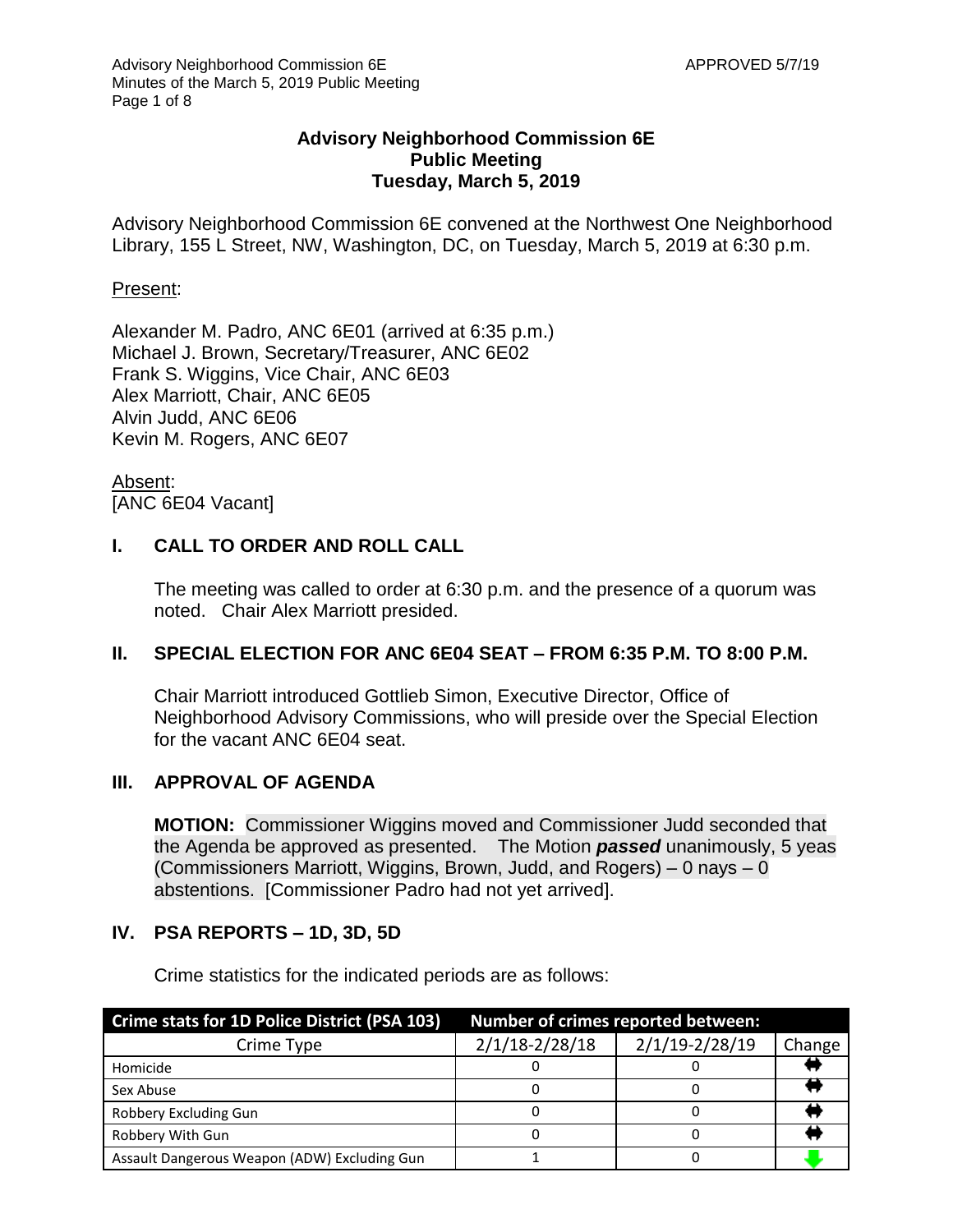#### Advisory Neighborhood Commission 6E APPROVED 5/7/19 Minutes of the March 5, 2019 Public Meeting Page 2 of 8

| Assault Dangerous Weapon (ADW) Gun |    |    |  |
|------------------------------------|----|----|--|
| <b>Total Violent Crime</b>         |    |    |  |
| Burglary                           |    |    |  |
| Theft                              |    |    |  |
| Theft F/Auto                       | 12 | 18 |  |
| Stolen Auto                        |    |    |  |
| Arson                              |    |    |  |
| <b>Total Property Crime</b>        | 13 | 29 |  |
| <b>Total Crime</b>                 | 14 | 29 |  |

| Crime stats for 3D Police District (PSA 308) | Number of crimes reported between: |                    |        |
|----------------------------------------------|------------------------------------|--------------------|--------|
| Crime Type                                   | $2/1/18 - 2/28/18$                 | $2/1/19 - 2/28/19$ | Change |
| Homicide                                     | 2                                  | 0                  |        |
| Sex Abuse                                    | 2                                  | 0                  |        |
| Robbery Excluding Gun                        | 2                                  | $\overline{2}$     |        |
| Robbery With Gun                             |                                    | 5                  |        |
| Assault Dangerous Weapon (ADW) Excluding Gun | 1                                  | $\Omega$           |        |
| Assault Dangerous Weapon (ADW) Gun           | 0                                  | $\mathfrak{p}$     |        |
| <b>Total Violent Crime</b>                   | 8                                  | 9                  |        |
| Burglary                                     | 5                                  | $\overline{2}$     |        |
| Theft                                        | 16                                 | 15                 |        |
| Theft F/Auto                                 | 19                                 | 17                 |        |
| Stolen Auto                                  | 4                                  | 9                  |        |
| Arson                                        | $\Omega$                           | $\Omega$           |        |
| <b>Total Property Crime</b>                  | 44                                 | 43                 |        |
| <b>Total Crime</b>                           | 52                                 | 52                 |        |

| <b>Crime stats for 5D Police District (PSA 503)</b> |                    | Number of crimes reported between: |        |
|-----------------------------------------------------|--------------------|------------------------------------|--------|
| Crime Type                                          | $2/1/18 - 2/28/18$ | $2/1/19 - 2/28/19$                 | Change |
| Homicide                                            | 0                  | 0                                  |        |
| Sex Abuse                                           | 1                  | 0                                  |        |
| Robbery Excluding Gun                               | 0                  | 1                                  |        |
| Robbery With Gun                                    | 2                  |                                    |        |
| Assault Dangerous Weapon (ADW) Excluding Gun        | 2                  | 2                                  |        |
| Assault Dangerous Weapon (ADW) Gun                  | 0                  | 2                                  |        |
| <b>Total Violent Crime</b>                          | 5                  | 6                                  |        |
| Burglary                                            | 6                  | 1                                  |        |
| Theft                                               | 11                 | 20                                 |        |
| Theft F/Auto                                        | 15                 | 31                                 |        |
| Stolen Auto                                         | 7                  | 5                                  |        |
| Arson                                               | 0                  | 0                                  |        |
| <b>Total Property Crime</b>                         | 39                 | 57                                 |        |
| <b>Total Crime</b>                                  | 44                 | 63                                 |        |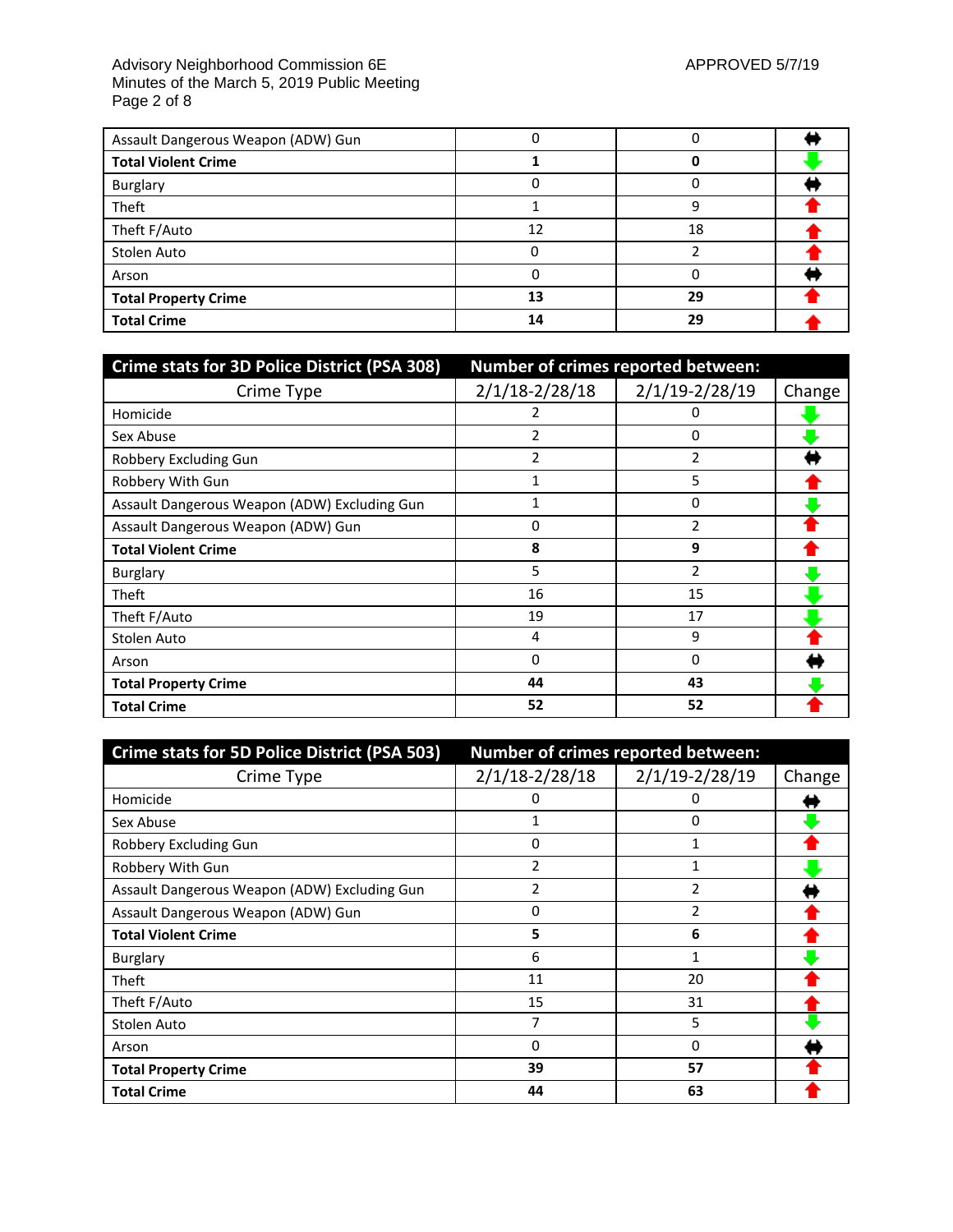## **V. SPECIAL GUEST: WARD 6 DC COUNCILMEMBER CHARLES ALLEN**

Councilmember Allen provided an update on the following: **(1)** Council**:** the Council started a new two (2) year term; **(2)** Committees: he Chairs the Committee on Judiciary and Public Safety; he serves as a member of the Committee on Education, the Committee on Transportation and the Environment, and the Committee on Business, Consumer, and Regulatory Affairs. He also sits on the National Capital Region Transportation Planning Board, a body of elected officials from the District, Virginia and Maryland; **(3)** Education: the Council today unanimously confirmed Dr. Lewis Ferebee to be the new DC Public Schools Chancellor. Councilmember Allen would like him to be a champion for neighborhood schools; he added that there is an achievement and equity gap that is unacceptable; a technology equity plan for every classroom needs to be developed; **(4)** Shaw Middle School: working hard to change this and it is a priority to Council members; **(5)** Pedestrian Safety: need to create safe intersections with the installation of more stop signs; DDOT is hiring a new Director; **(6)** Cobb Park: invest in green space in this park; **(7)** Oversight Hearings: completed; Mayor's Budget Proposal will be released March 20, 2019 – then Council will hold hearings on the budget; the Federal Government shutdown cost DC \$47 million. Overall, however, the District has a healthy budget and healthy reserves.

During the question and answer period that followed, Commissioners raised questions or made comments pertaining to Cobb Park, expansion of the Kennedy Recreation Center, continued focus on Shaw Middle School, the need for a stop sign at 1<sup>st</sup> and F Streets, NW, and lack of stop signs near Walker Jones.

Councilmember Charles Allen contact info: 202-724-8072; callen@dccouncil.us

## **VI. FRESH FARM: REQUEST FOR SUPPORT FOR RENEWAL OF PUBLIC SPACE PERMIT FOR THE CONTINUED OPERATION OF THE MOUNT VERNON TRIANGLE MARKET FOR THE 2019 SEASON LOCATED AT 5TH AND I STREETS, NW [6E05]**

Carrie Hildebrandt, Community Engagement Manager, FreshFarm, requested ANC 6E support for renewal of FreshFarm's Public Space Permit for the 2019 season for the continued operation of the Mount Vernon Triangle Market located at 5<sup>th</sup> & I Streets, NW.

**MOTION:** Commissioner Marriott moved and Commissioner Padro seconded that ANC 6E *support* the request for support of FreshFarm's application for the renewal of its Public Space Permit for the 2019 season for the continued operation of the Mount Vernon Triangle Market at 5<sup>th</sup> and I Streets, NW and that said support be communicated in writing to the Public Space Committee of the District Department of Transportation (DDOT). The Motion *passed* unanimously, 6 yeas (Commissioners Marriott, Wiggins, Brown, Judd, Padro, and  $Rogers$ ) – 0 nays – 0 abstentions.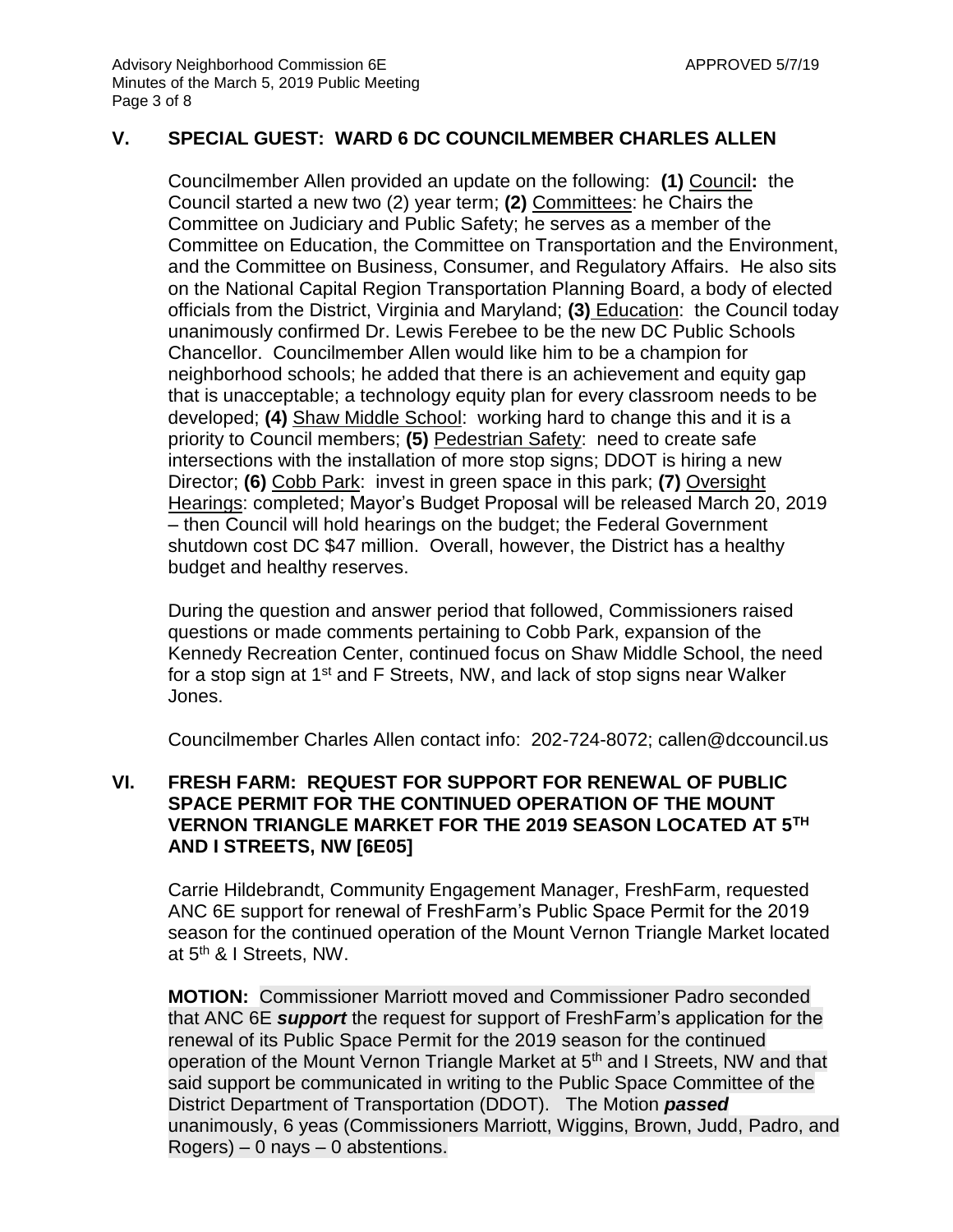# **VII. RITO LOCO: 606 FLORIDA AVENUE, NW: REQUEST FOR SUPPORT FOR DDOT PUBLIC SPACE PERMIT AND ABRA SIDEWALK CAFÉ ENDORSEMENT [6E02]**

Anthony Brown, Chair of the ANC 6E Zoning, Transportation and Planning Committee, stated Rito Loco is seeking ANC 6E support for BZA Special Exception Relief to add a sidewalk café. The café would consist of an enclosed space which will include approximately five (5) standup table tops encompassing 270 square feet to accommodate 18 patrons which will be gated with wrought iron fencing similar to other establishments in the neighborhood. The Zoning, Transportation and Planning Committee met on February 28, 2019 and unanimously supported the application.

**MOTION:** Commissioner Brown moved and Commissioner Padro seconded that ANC 6E *support* the request for support of Rito Loco, 606 Florida Avenue, NW, for a Public Space Permit to add a sidewalk café and that said support be communicated in writing to the Public Space Committee of the District Department of Transportation (DDOT). The Motion *passed* unanimously, 6 yeas (Commissioners Marriott, Wiggins, Brown, Judd, Padro, and Rogers) – 0 nays – 0 abstentions.

Commissioner Padro stated the ANC 6E ABC Licensing Committee met and the applicant agreed to the hours of the sidewalk café being limited to Midnight seven (7) days per week and that he will sign a Settlement Agreement to this effect.

**MOTION:** Commissioner Brown moved and Commissioner Judd seconded that ANC 6E *support* the request for support of Rito Loco, 606 Florida Avenue, NW, for an ABRA Sidewalk Café Endorsement, contingent upon the applicant signing the Settlement Agreement limiting the hours of the sidewalk cafe to Midnight seven (7) days per week and that said support be communicated in writing to the Alcoholic Beverage Regulatory Administration (ABRA). Further, in the event the Settlement Agreement is not executed, ANC 6E will protest the application. The Motion *passed* unanimously, 6 yeas (Commissioners Marriott, Wiggins, Brown, Judd, Padro, and Rogers) – 0 nays – 0 abstentions.

## **VIII. ELECTRIC COOL-AID, 512 RHODE ISLAND AVENUE, NW: CONSIDERATION OF SETTLEMENT AGREEMENT FOR A NEW RETAILER'S CLASS "C" TAVERN LICENSE WITH AN OUTDOOR BEER GARDEN [6E02]**

Commissioner Brown stated that he was able to get ABRA to postpone the Status Hearing for the applicant from March 6, 2019 to March 13, 2019 at 9:30 a.m. The Protest Hearing is scheduled for April 10, 2019 at 4:30 p.m.

Due to the applicant's location near homes, ANC 6E proposed that the hours of the Outdoor Beer Garden be Sunday to Thursday until 11:00 p.m. and Friday and Saturday to Midnight. While ANC 6E made it clear that it was supportive of the business, it was concerned with the hours of operation, in that their location is near homes, and would like the hours to be the same as Dacha Beer Garden.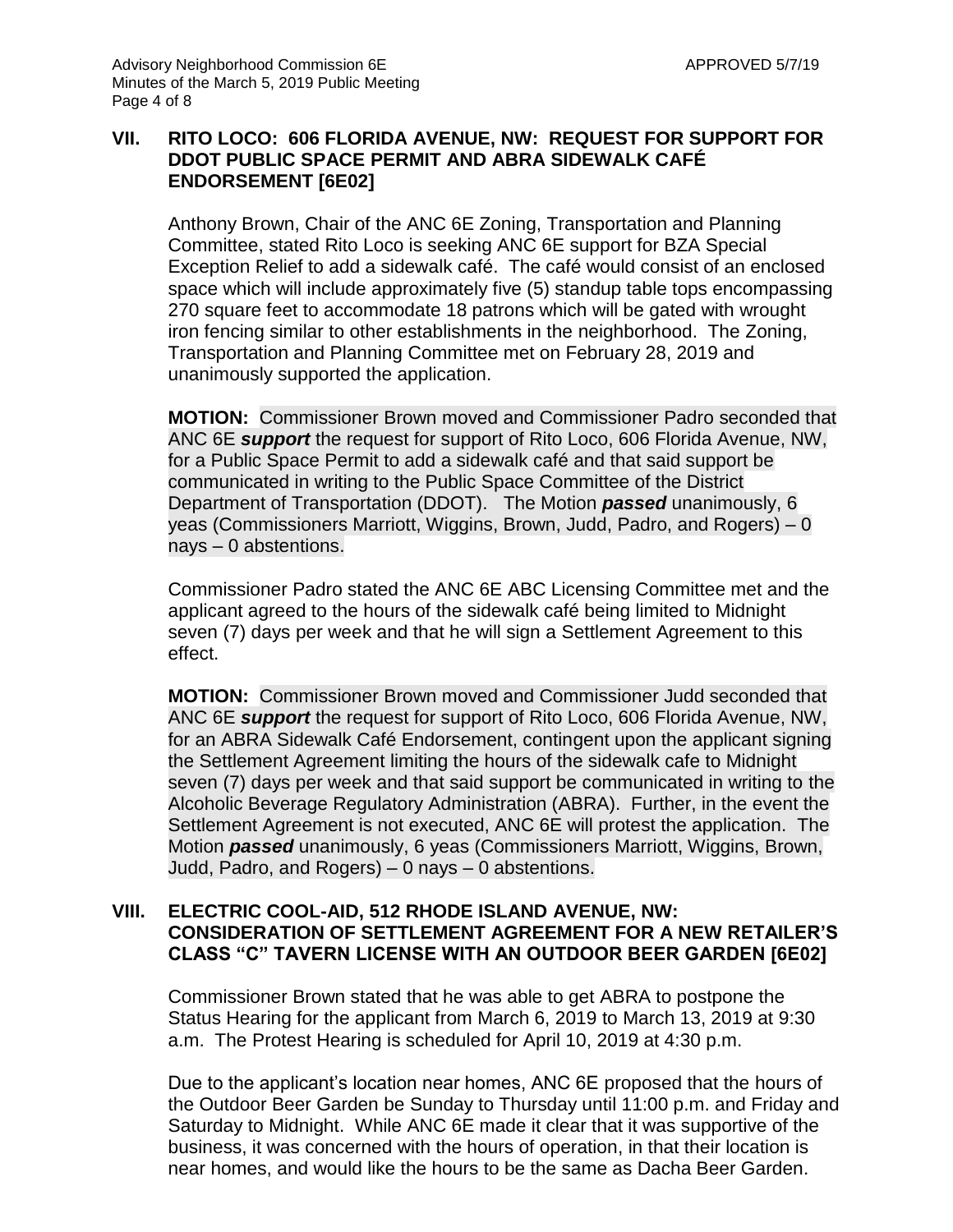However, Electric Cool-Aid chose not to sign the Settlement Agreement. Because of this, ANC 6E will have no choice but to *protest* the application.

**MOTION:** Commissioner Brown moved and Commissioner Marriott seconded that ANC 6E allocate \$7,500.00 as a base line to seek an attorney to *protest* the application of Electric Cool-Aid, 512 Rhode Island Avenue, NW, for a new Retailer's Class "C" Tavern License with an Outdoor Beer Garden. The Motion *passed* unanimously, 6 yeas (Commissioners Marriott, Wiggins, Brown, Judd, Padro, and Rogers) – 0 nays – 0 abstentions.

# **IX. 1128 6TH STREET, NW: REQUEST FOR SUPPORT BEFORE HPRB FOR THE CONCEPT DESIGN TO ADD TWO STORIES IN THE BACK OF THE BUILDING AND ADD AN ADDITIONAL FLOOR THAT WILL BE SET BACK ENOUGH SO IT WILL NOT BE VISIBLE FROM THE STREET**

**MOTION:** Commissioner Padro moved to *table* this matter until the April 2, 2019 Public Meeting since it was not properly noticed, nor did it go to the Zoning, Transportation and Planning Committee. The Motion *failed* for lack of a second.

Elena Romero, Partner, Axis Architects, stated 1128 6<sup>th</sup> Street, NW is located in the Mt. Vernon Square Historic District. This area is characterized by a mix of high density tall multifamily and office buildings, low rise apartments, and row houses.

The proposed project converts a 2.5 story townhouse into a multi-family building of six (6) units. A 3-story addition in the rear and a penthouse are proposed for the building. The third floor and penthouse additions will be set back from the front façade and will not be visible from the street, preserving the historic character of the area. They are scheduled to meet with HPRB next week and a flag test is scheduled for this week. They will then go to BZA for the setback and then apply for permits. They hope to start construction in July 2019.

Chair Marriott asked that since ANC 6E did not receive the plans for the project until last Thursday, February 28, 2019, would the applicant be willing to have ANC 6E request an extension of the HPRB hearing date to March 28, 2019. The applicant agreed.

**MOTION:** Commissioner Padro moved and Commissioner Wiggins seconded that this matter be *tabled* until the April 2, 2019 Public Meeting. The Motion *passed* unanimously, 6 yeas (Commissioners Marriott, Wiggins, Brown, Judd, Padro, and Rogers) – 0 nays – 0 abstentions.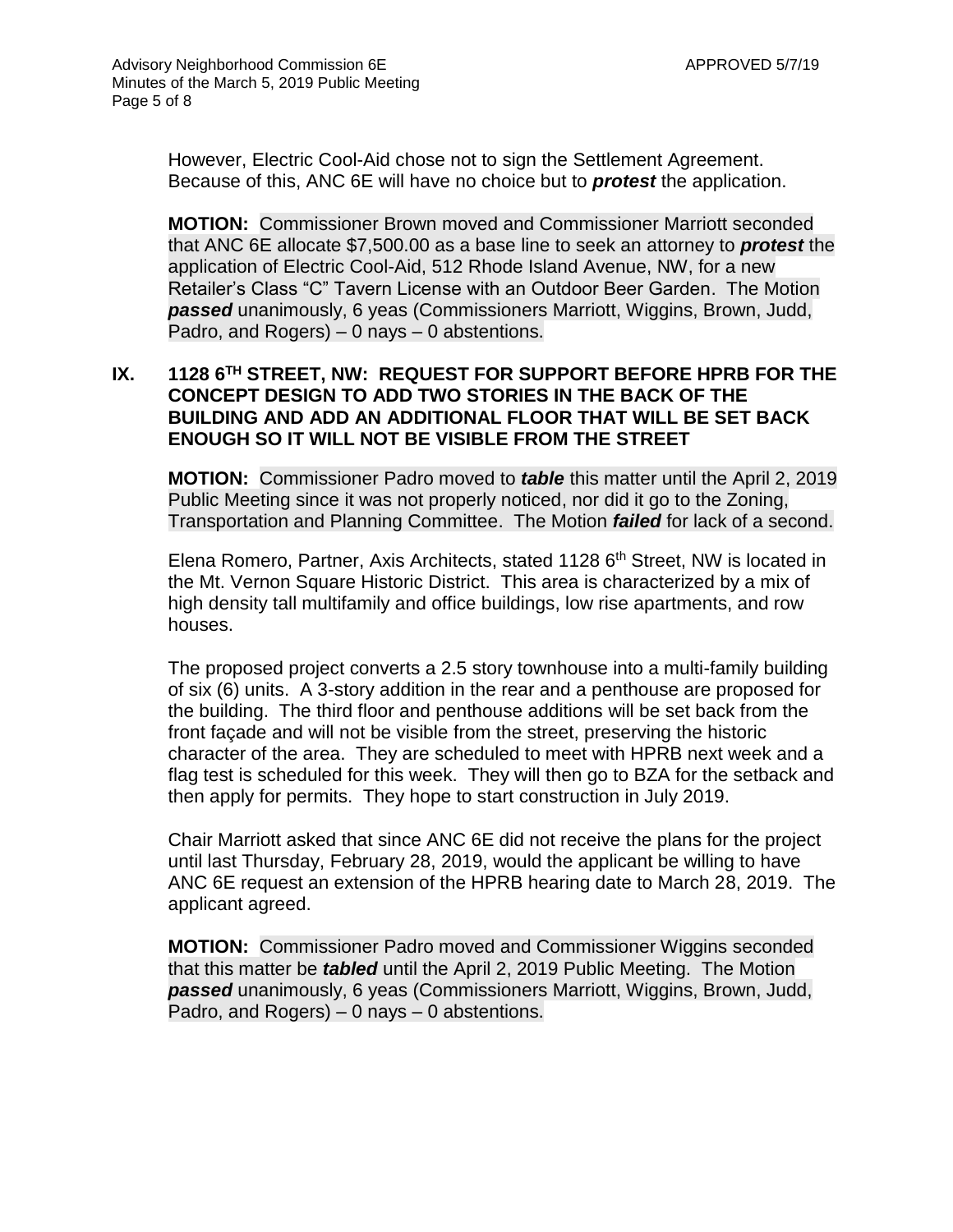# **X. PROVIDENCE HEALTH SERVICES: REQUEST FOR SUPPORT FOR A RESOLUTION SUPPORTING THE HOSPITAL**

Dr. Shadi Soufi, Internal Medicine Specialist at Providence Hospital, appeared before ANC 6E last month in regard to seeking ANC 6E support for their Certificate of Need for six (6) of their practices to take care of patients on an outpatient basis. A hearing was held on February 21, 2019 in which a letter of support from ANC 6E is needed within the next two (2) days. The letter of support should be directed to: Amha Selassie, Director, State Health Planning and Development Agency (SHPDA), DC Department of Health, 899 North Capitol Street, NE, Washington, DC 20002.

**MOTION:** Commissioner Marriott moved and Commissioner Judd seconded that ANC 6E provide a letter in support of the Certificate of Need of Providence Hospital for six (6) of their practices to care for patients on an out-patient basis, said letter to be directed to Amha Selassie, Director, State Health Planning and Development Agency (SHPDA), DC Department of Health, 899 North Capitol Street, NE, Washington, DC 20002. The Motion *passed* unanimously, 6 yeas (Commissioners Marriott, Wiggins, Brown, Judd, Padro, and Rogers) – 0 nays – 0 abstentions.

## **XI. OLD BUSINESS**

Commissioner Wiggins turned over the Petty Cash box containing \$200.00 to Treasurer Michael Brown. He also provided the Treasurer with the receipt for \$205.00 paid to the U. S. Postal Service for the ANC P. O. Box for six (6) months.

## **XII. NEW BUSINESS**

**Website/Training:** Commissioner Marriott stated that he will be working with ANC 6E's web team to implement instructions, guidelines, and timelines for applicants/entities to follow when requesting to appear before the Commission as well as website training for Commissioners.

# **XIII. APPROVAL OF MINUTES OF ANC 6E 2/5/19 PUBLIC MEETING**

**MOTION:** Commissioner Marriott moved and Commissioner Wiggins seconded that the Minutes of the **ANC 6E Public Meeting** of **February 5, 2019** be approved. The Motion *passed* unanimously, 6 yeas (Commissioners Marriott, Padro, Wiggins, Brown, Rogers, and Judd) – 0 nays – 0 abstentions.

## **XIV. APPROVAL OF TREASURER'S REPORT**

Approval of the Treasurer's Report was *tabled* until the April 2, 2019 Public Meeting.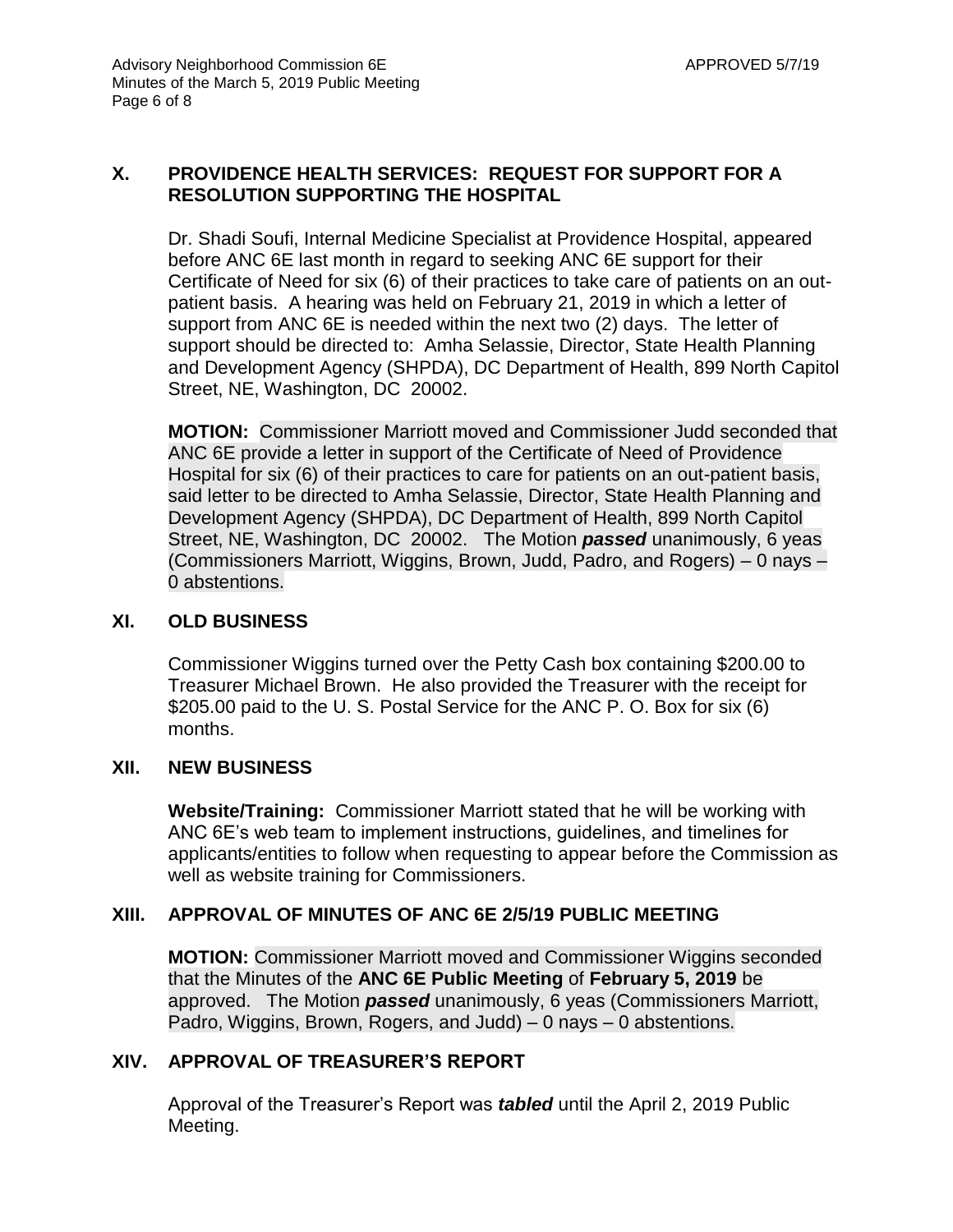## **XV. APPROVAL OF EXPENSES**

- **A. MOTION:** Commissioner Wiggins moved and Commissioner Padro seconded that the invoice submitted by Karen Jehle in the amount of \$250.00 for recording services for the **ANC 6E March 5, 2019 Public Meeting** and development of the website be approved. The Motion *passed* unanimously, 6 yeas (Commissioners Marriott, Padro, Brown, Wiggins, Judd, and Rogers) – 0 nays – 0 abstentions.
- **B. MOTION:** Commissioner Wiggins moved and Commissioner Padro seconded that the invoice submitted by Miller Copying in the amount of \$2,434.00 associated with copying and mailing the Notice of Special Election for ANC SMD 6E04 be approved for payment. The Motion *passed* unanimously, 6 yeas (Commissioners Marriott, Padro, Brown, Wiggins, Judd, and Rogers) – 0 nays – 0 abstentions.

#### **XVI. ANNOUNCEMENTS**

- **A.** Commissioner Padro stated that DDOT will be scheduling a walkthrough for the commissioners of New Jersey Avenue, NW and its plans to change it from one-way to two-way.
- **B.** Naomi Mitchell of Councilmember Charles Allen's office stated that only for the month of March, the Councilmember will be at Compass Coffee on Friday, March 22, 2019 (not the usual first Friday) from 8:00 a.m. to 9:30 a.m.
- **C.** Mikaela Ferrill, Ward 6 Liaison for the Mayor's Office of Community Relations and Services (MOCRS), stated the following: **(1)** the Mayor announced the Free Circulator Bus will be extended through March 2019; **(2)** the Mayor announced that the Capital Bikeshare program will be free for veterans. For more information, contact the Mayor's Office of Veterans Affairs; **(3)** Street sweeping resumes on Monday, March 11, 2019; **(4)** there is a tax credit of up to \$1,000 per child for families with children in a licensed day care facility.
- **D. SMD 6E04 Special Election Results:** Commissioner Marriott announced the results of the ANC SMD 6E04 Special Election as follows:

| <b>Candidate</b> | # of Votes |
|------------------|------------|
| Rachelle Nigro   | 84         |
| Sterlicia Rodney | 54         |

**"**Whereas, the Board of Elections informed ANC 6E that the only candidates who qualified to fill the vacancy in SMD 6E 04 were Rachelle Nigro and Sterlicia Rodney; and

"Whereas, the Commission therefore conducted an election on March 5, 2019 at the Northwest One Library, 155 L Street, NW; and